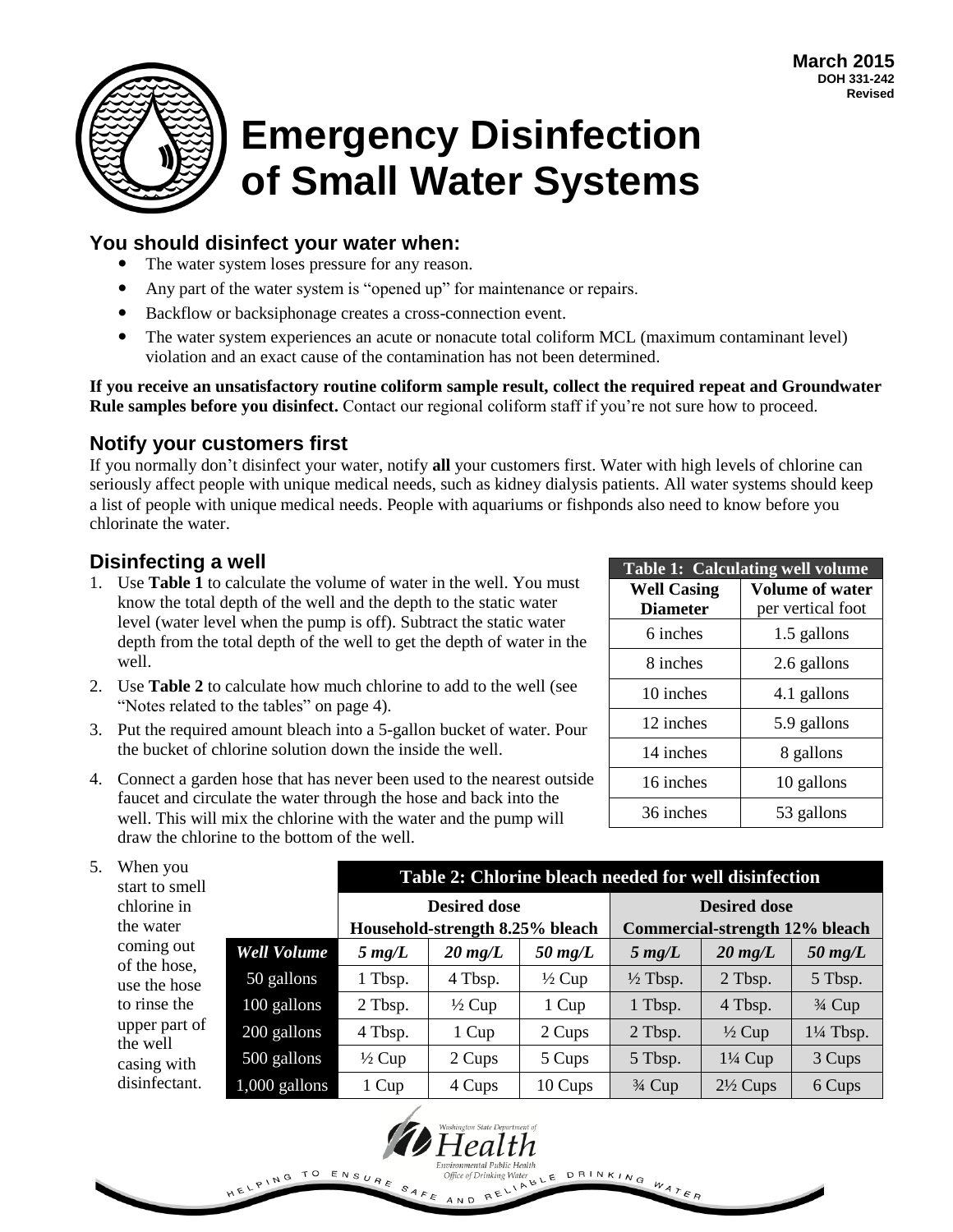# **Disinfecting water in pressure tanks**

You must disinfect the water in your pressure tanks, especially if you are responding to a coliform MCL violation or other known contamination event. You will need to drain the water from each tank and refill it with chlorinated water from your well or storage tank, depending on the layout of your water system. The chlorinated water should remain in the tanks for at least 6 hours (24 hours preferred). Drain or flush the chlorinated water from the tanks and then refill the tank with untreated water. Draining can affect air pressure, so you may need to recharge the air in your pressure tank.

## **Disinfecting a storage tank and distribution system**

If you must chlorinate your source and your storage reservoir, disinfect the source first.

- 1. If the contamination doesn't appear to be from the water source, you can add disinfectant just to the storage tank rather than the water source.
- 2. Use **Table 3** to determine the amount of chlorine needed to disinfect the storage tank. See "What chlorine dose is needed?" and "Notes related to the tables" on pages 3 and 4. If you have an extensive distribution system, calculate the volume of water in the distribution piping and add it to the volume of the storage tank. Use that total volume in **Table 3** to determine how much chlorine to add to the storage tank.

**Table 4** shows common water distribution main sizes and volumes per foot of pipe. Estimate the total length of water pipes in your water system and multiply the total by the appropriate value from the table. You can use as-built drawings of the water system or a map to help estimate pipe diameters and lengths.

3. Draw down the water level in the storage tank, but keep enough for fire flow, if required.

| As the tank<br>refills, pour      |                    | Table 3: Chlorine bleach needed to disinfect a reservoir |                                                        |                      |                                                       |                      |                      |  |
|-----------------------------------|--------------------|----------------------------------------------------------|--------------------------------------------------------|----------------------|-------------------------------------------------------|----------------------|----------------------|--|
| the chlorine<br>in to get<br>some | <b>Well Volume</b> |                                                          | <b>Desired dose</b><br>Household-strength 8.25% bleach |                      | <b>Desired dose</b><br>Commercial-strength 12% bleach |                      |                      |  |
| mixing.                           | <b>Gallons</b>     | $1 \, mg/L$                                              | $5 \, mg/L$                                            | $10 \text{ mg/L}$    | $1 \, mg/L$                                           | $5 \, mg/L$          | $10 \text{ mg/L}$    |  |
| Use a                             | 5,000              | 1 Cup                                                    | 5 Cups                                                 | 10 Cups              | $\frac{1}{2}$ Cup                                     | 3 Cups               | 7 Cups               |  |
| blowoff, fire                     | 10,000             | 2 Cups                                                   | 10 Cups                                                | 1¼ Gals.             | $1\frac{1}{4}$ Cups                                   | 7 Cups               | 1 Gal.               |  |
| hydrant, or<br>other outside      | 20,000             | 4 Cups                                                   | $1\frac{1}{4}$ Gals.                                   | $2\frac{1}{2}$ Gals. | 3 Cups                                                | 1 Gal.               | $1\frac{3}{4}$ Gals. |  |
| faucet to                         | 50,000             | 10 Cups                                                  | $3\frac{1}{4}$ Gals.                                   | 6 Gals.              | 7 Cups                                                | $2\frac{1}{4}$ Gals. | $4\frac{1}{2}$ Gals. |  |
| draw<br>chlorinated               | 100,000            | 1¼ Gals.                                                 | 6 Gals.                                                | 12 Gals.             | $\frac{3}{4}$ Gals.                                   | $4\frac{1}{2}$ Gals. | 9 Gals.              |  |

water from the tank out into the distribution system. Then, flush water from all the faucets in the water system until you detect chlorinated water. You probably will smell the chlorine, but to be more accurate use a chlorine test kit to measure chlorine residual.

- 6. Allow the chlorine to remain in the water system at least 6 hours (24 hours preferred). It takes time for chlorine to disinfect effectively.
- 7. Replace the chlorinated water with chlorine-free water from your source by using outside faucets, blowoffs, or hydrants to draw water out of the water system. During this process, make sure you don't damage a pump by drawing water down below a pump intake. Never discharge chlorinated water into any water

 $4.$ 

 $5<sub>l</sub>$ 

| Table 4: Estimated volume of water in the distribution system |                                          |                                       |  |  |  |  |
|---------------------------------------------------------------|------------------------------------------|---------------------------------------|--|--|--|--|
| Pipe diameter                                                 | <b>Volume</b><br>Per linear foot of pipe | <b>Volume</b><br>Per 100 feet of pipe |  |  |  |  |
| 1 Inch                                                        | 0.04 Gallon                              | 4 Gallons                             |  |  |  |  |
| 2 Inches                                                      | 0.16 Gallon                              | 16 Gallons                            |  |  |  |  |
| 4 Inches                                                      | 0.65 Gallon                              | 65 Gallons                            |  |  |  |  |
| 6 Inches                                                      | 1.47 Gallons                             | 147 Gallons                           |  |  |  |  |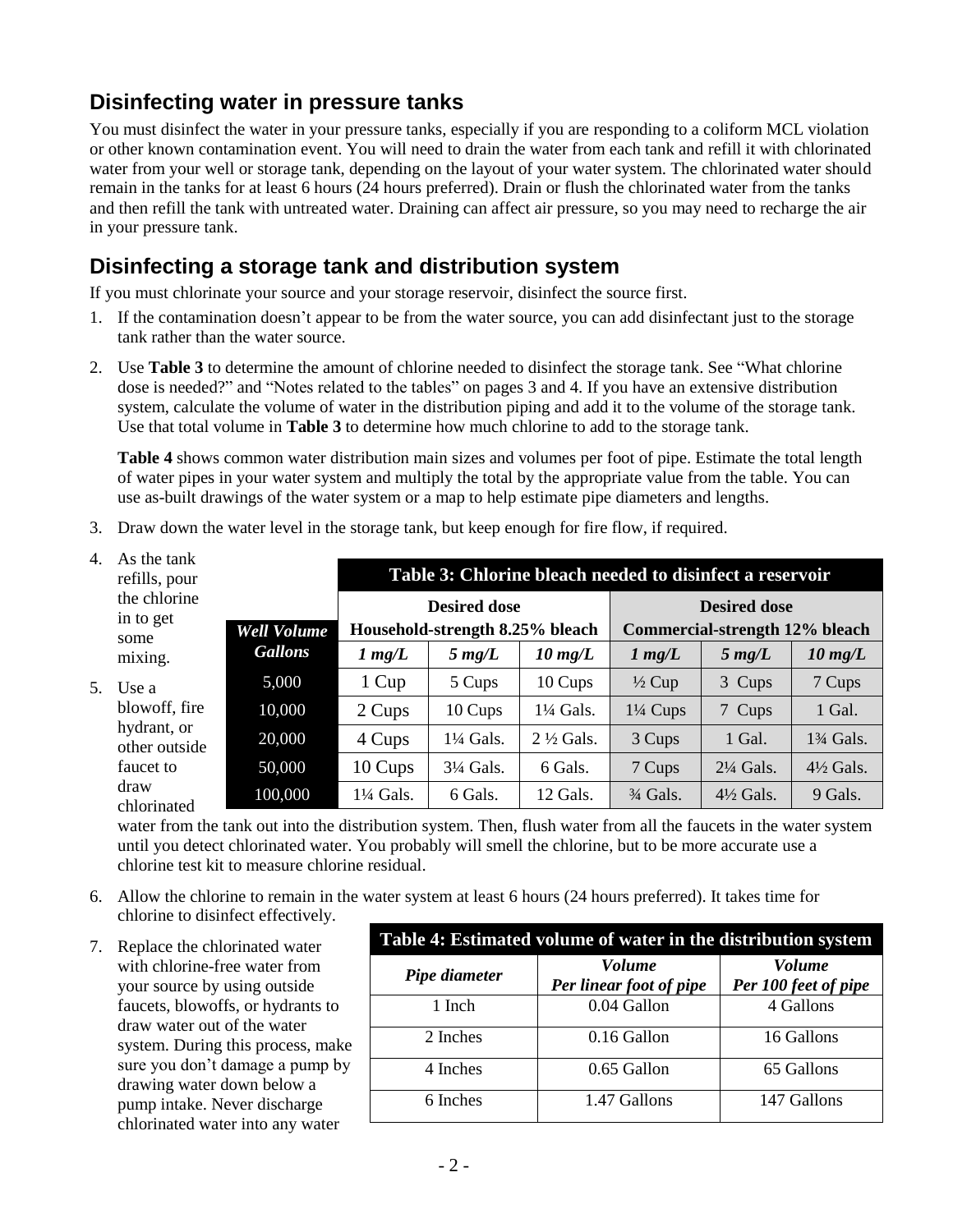body, wetland, or drainage ditch because it is extremely toxic to fish. You must dechlorinate the water prior to discharge. Depending on the chlorine levels in the water, you also may use normal water usage to replace the chlorinated water more slowly with chlorine-free water.

8. You should wait at least seven days before collecting a coliform sample—or until you know there is no chlorine remaining in the water.\* The coliform sample result will indicate whether the disinfection was effective.

If you are disinfecting in response to an acute total coliform MCL violation, you should work with staff from our regional office to determine when coliform sampling should occur relative to chlorination and flushing.

When you collect a coliform sample, measure the chlorine residual and note the level on the lab slip. If you collect a coliform sample in follow-up to emergency disinfection, a measure of zero chlorine residual is worth noting on the lab slip.

\* If you are using a chlorine residual test kit, and you can measure zero free chlorine residual throughout the water system sooner than seven days after the disinfection, you may collect coliform samples at that time.

## **Disinfecting a distribution system that has no storage tank**

Some water systems use a well pump and a pressure tank to provide water and have no storage tanks. If the volume of water in the distribution system exceeds the volume of water in the well, only partially disinfected water may reach parts of the distribution system when you attempt to bring chlorinated water from the well into the system.

Use **Table 4** to estimate the volume of water in your distribution system. After disinfecting the well and pressure tanks, draw chlorinated water into the farthest part of the distribution system (Step 5). Then immediately redisinfect the well and draw chlorinated water into the distribution system closest to the well. Measure the chlorine residual with a chlorine residual test kit to make sure you have enough chlorine everywhere in the water system. Now follow steps 6 through 8.

## **For more information**

If you have questions about disinfecting your water system, call our coliform or engineering staff at:

**Eastern Region:** Spokane Valley 509-329-2100

**Northwest Region:** Kent 253-395-6750

**Southwest Region:** Tumwater 360-236-3030

Our publications are online at<https://fortress.wa.gov/doh/eh/dw/publications/publications.cfm>

#### **American Water Works Association (AWWA) references to help you disinfect water system facilities:**

- AWWA Standard C654-13, "Disinfection of Wells"
- AWWA Standard C651-05, "Disinfecting Water Mains"
- AWWA Standard C652-11, "Disinfection of Water-Storage Facilities"

These AWWA standards assume the well, storage tank, or other component is isolated from the rest of the water system during disinfection. For that reason, AWWA cites much higher chlorine doses than those listed in this publication. Do not use high doses if there is a chance that any water system user could consume, or otherwise use, the water.

#### **What chlorine dose is needed?**

- A chlorine dose of 1 to 2 mg/L is sufficient for a nonacute MCL violation of the Total Coliform Rule or if you suspect contamination from pressure loss during a power outage
- Larger chlorine doses may be required to address a bacteriological cross-connection event, flooding of water system facilities, or an acute MCL violation. Please consult with our regional office in these cases.